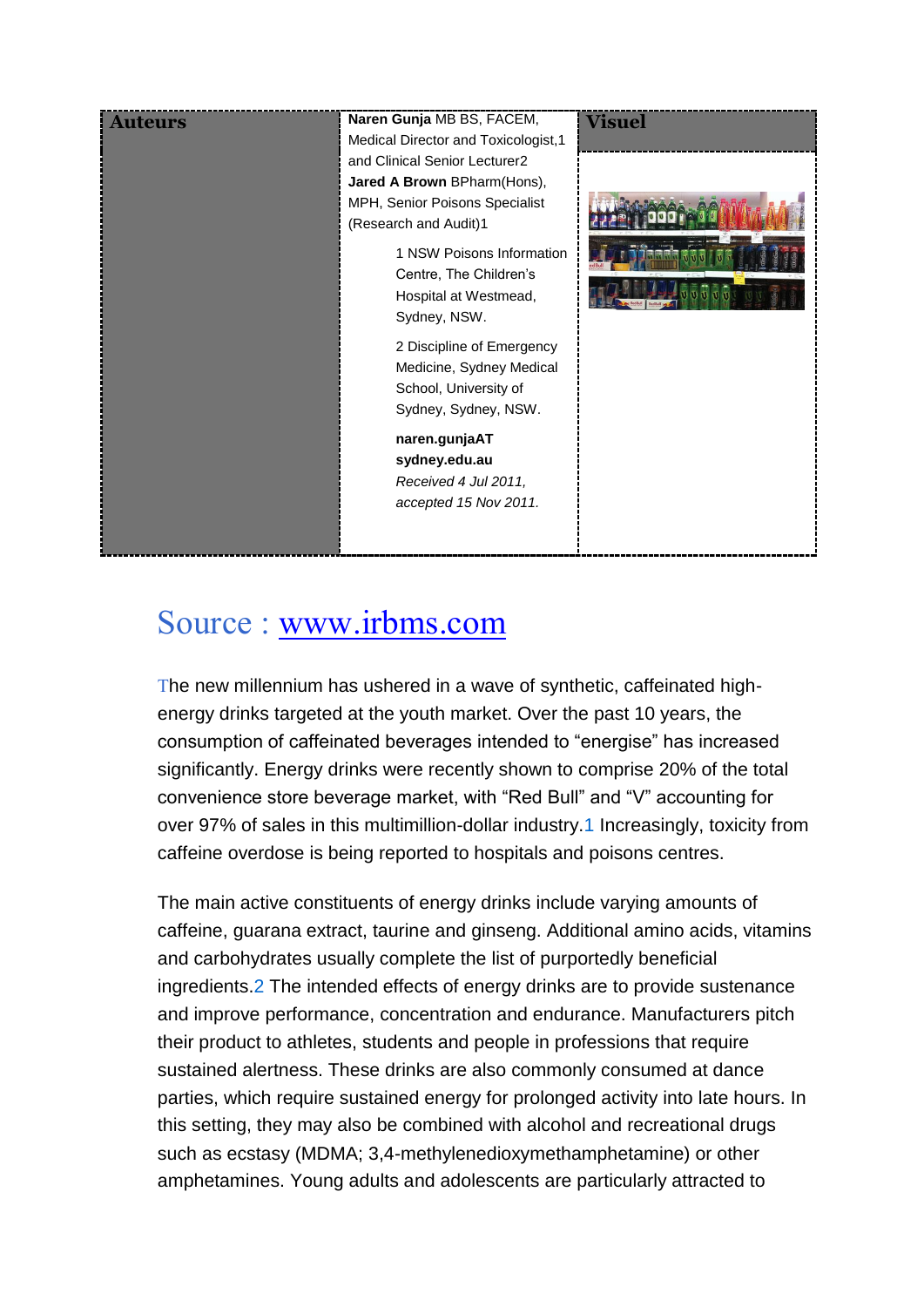energy drinks because of effective product marketing, peer influence and a lack of knowledge of the potential harmful effects[.3-](http://www.mja.com.au/public/issues/196_01_160112/gun10838_fm.html#0_i1150000)[5](http://www.mja.com.au/public/issues/196_01_160112/gun10838_fm.html#0_i1150004) The high sugar content in caffeinated energy drinks is similar to other soft drinks and is known to contribute to obesity[.6](http://www.mja.com.au/public/issues/196_01_160112/gun10838_fm.html#0_i1150006)

Adverse reactions and toxicity from high-energy drinks stem primarily from their caffeine content[.7](http://www.mja.com.au/public/issues/196_01_160112/gun10838_fm.html#0_i1150008) The sympathomimetic effects of high-dose caffeine mostly explain the symptoms and hospital presentations related to energy drinks. There is little published literature on the extent and epidemiology of this problem. Indeed, a recent literature review on the effects of energy drinks in children and adolescents found only eight case reports on medical complications from energy drinks[.8](http://www.mja.com.au/public/issues/196_01_160112/gun10838_fm.html#0_i1150010) Our study was undertaken to obtain an understanding of the scope of consumption-related issues and toxicity from caffeinated energy drinks in Australia by analysing data from calls to the NSW Poisons Information Centre (NSWPIC) — the largest centre of its type in Australia, taking about 110 000 calls per year, which is 50% of all poisoningrelated calls in the country.

#### **Methods**

We undertook a retrospective review at the NSWPIC. Data included calls providing advice to the general public and health professionals. Calls from New South Wales, Tasmania and the Australian Capital Territory are exclusively handled by NSWPIC from 6 am to midnight; an after-hours call-sharing system is in place with interstate poisons centres. Ethics approval was obtained from the human research ethics committee of the Children's Hospital at Westmead.

We searched the NSWPIC Microsoft Access database for calls relating to caffeinated energy drink ingestions in the 7-year period from January 2004 to December 2010. Our search strategy included "guarana", "caffeine", "ethanol", "food additives", "energy drink", "alcohol: other/unknown", and "non-drug product: other/unknown". Due to the large number of "other/unknown" exposures, a filter was applied to find results with the name of any known Australian marketed energy drink or "caffeine" or "energy" in the free-text product name field. "Recreational" ingestion was defined as intentional ingestion for the purpose of gaining euphoria or other psychotropic effect. "Accidental paediatric" ingestion was defined as non-deliberate ingestion by a person under 18 years of age.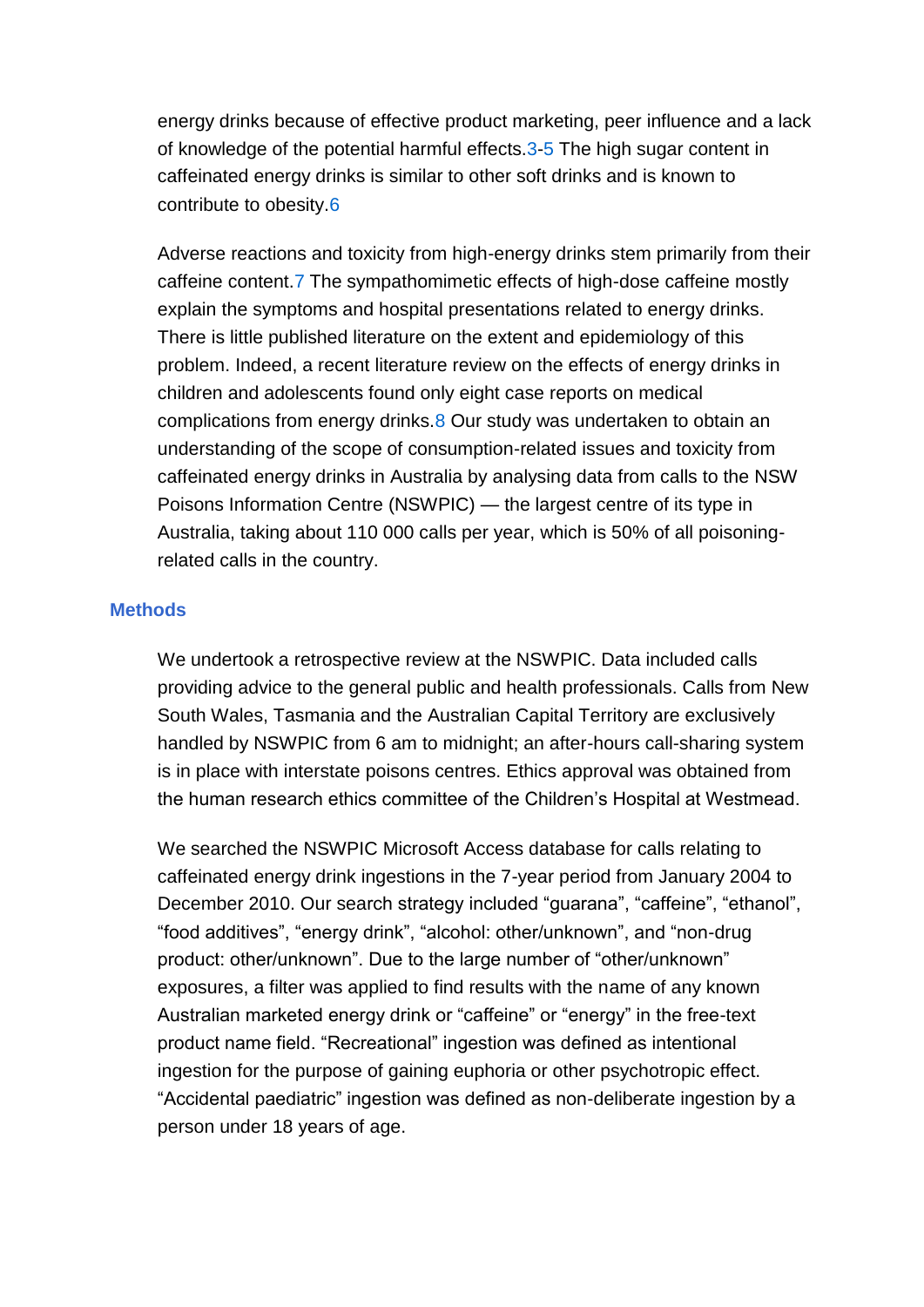Finally, all the cases found from this search were subjected to manual review for inclusion and subsequent coding and verification of the reported type of exposure, co-ingestants, symptoms, dose, brand of drink, and the subject's age, sex and hospitalisation status. Symptoms and coding were reviewed separately by the authors. Discrepancies were discussed until agreement was achieved.

We used mean and SD to describe normally distributed data, and median and interquartile range (IQR) for non-parametric data. All statistical analyses were performed using SPSS, version 19.0 for Windows (SPSS Inc, Chicago, Ill, USA).

#### **Results**

Over the 7-year period that we examined, data for 297 calls related to caffeinated energy drink exposures were recorded. Call numbers increased from 12 in 2004 to 65 in 2010 [\(Box 1\)](http://www.mja.com.au/public/issues/196_01_160112/gun10838_fm.html#0_CHDBJBFD). The most common exposure type was recreational (217); other exposures were classified as accidental paediatric (62), deliberate self-poisoning as part of a polypharmacy overdose (16), allergic reaction (1) and paediatric lactational exposure (1). The brands of energy drinks to which subjects were most commonly exposed and their active ingredients are listed in [Box 2.](http://www.mja.com.au/public/issues/196_01_160112/gun10838_fm.html#0_CHDCJIEA) Sixty per cent of calls were received between 5 pm and 3 am.

#### *Recreational use*

Typically, recreational users were adolescents or young adults. Median age was 17 years (IQR, 15–21; range, 11–60), and 57% were male. The number of drinks consumed in one session varied greatly (median, 5 units; IQR, 3–8 units; range, 1–80 units). Co-ingestion of other substances was recorded for 46% of recreational users [\(Box 3\)](http://www.mja.com.au/public/issues/196_01_160112/gun10838_fm.html#0_CHDBGBAD). The most popular co-ingested substances were alcohol and other caffeine-containing products.

Commonly reported symptoms and their frequency are listed in [Box 4.](http://www.mja.com.au/public/issues/196_01_160112/gun10838_fm.html#0_CHDGFCCA) Symptoms were occasionally reported even at manufacturer-recommended amounts of energy drink consumption and were frequently reported with recreational use (87%; 188/217). The most commonly reported symptoms were related to gastrointestinal upset and sympathetic overdrive, as can be predicted for caffeine toxicity. Twenty-one callers reported signs of serious toxicity such as hallucinations, seizures, and cardiac ischaemia. At least 128 people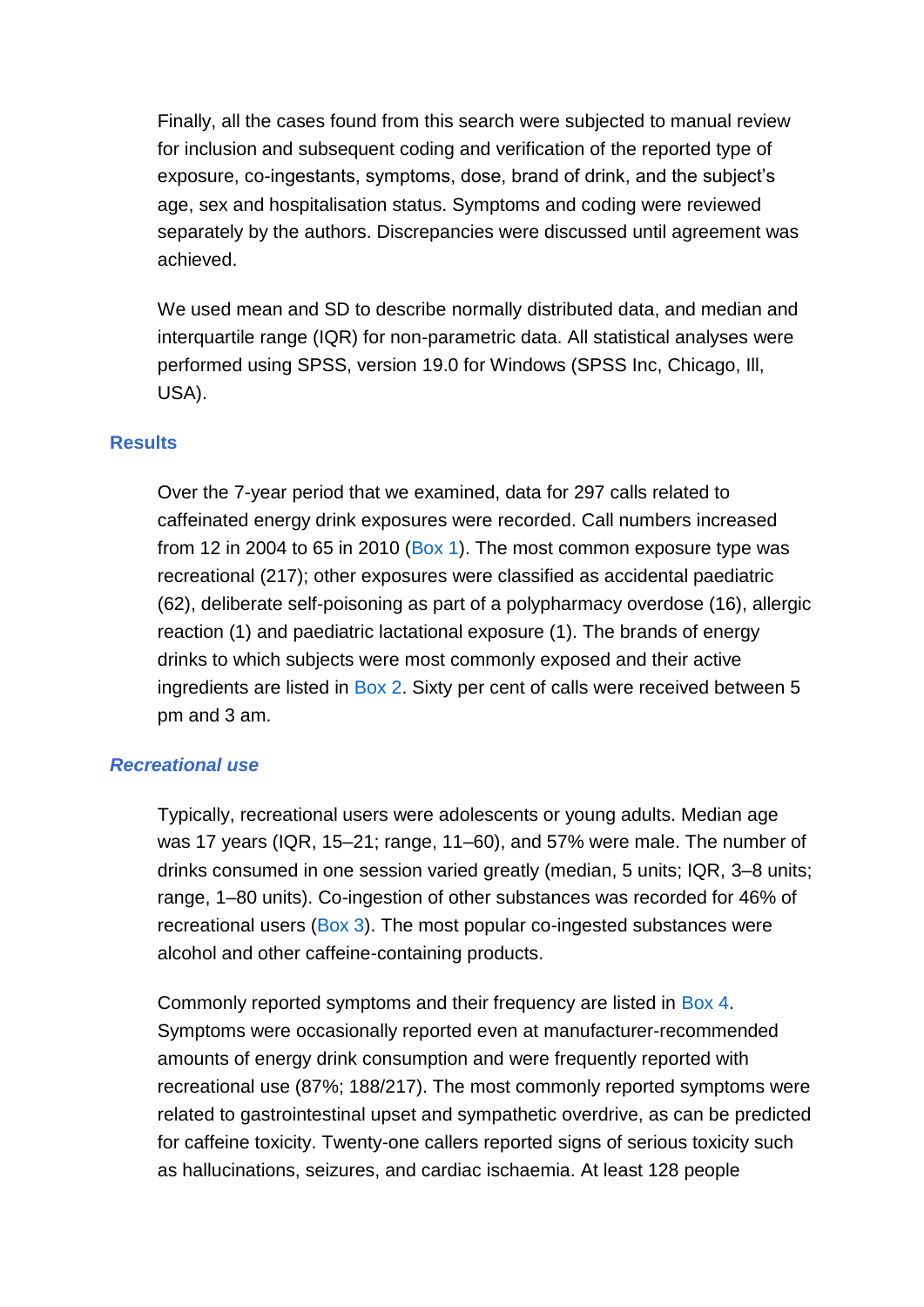required emergency department (ED) attendance, 57 of whom had not coingested another substance. Of those attending an ED, 79 had self-presented and 49 had been referred by the NSWPIC for further management based on the clinical significance of their symptoms.

#### *Accidental paediatric ingestion*

Sixty-two children were reported to have accidentally ingested energy drinks (mean age, 38 months; SD, 24 months; range, 7–120 months). Of these, 14 had symptoms probably related to energy drink consumption — most commonly hyperactivity [\(Box 4\)](http://www.mja.com.au/public/issues/196_01_160112/gun10838_fm.html#0_CHDGFCCA) — and nine required assessment in hospital.

#### **Discussion**

Our study demonstrates the extent of the growing problem in Australia with energy drink consumption and toxicity, particularly among adolescents. Serious adverse effects and toxicity are seen with energy drinks containing variable amounts of caffeine. The phenomenon of mixing energy drinks with alcohol, stimulants and other co-ingestants is clearly occurring and is a serious concern.

In 2009, the energy drink industry spent nearly \$15 million on marketing alone in Australia. Value growth in the convenience sector had increased by 20% as compared with 10% for carbonated beverages on the whole[.9](http://www.mja.com.au/public/issues/196_01_160112/gun10838_fm.html#0_i1150012) The target population for these types of drinks clearly includes adolescents and young adults, as well as professionals[.10](http://www.mja.com.au/public/issues/196_01_160112/gun10838_fm.html#0_i1150014) Consumers are likely to be unaware of the variation in chemical composition and caffeine dosage in energy drinks, and with little or no warnings on products, the potential for overdose and poisoning remains ever-present.

A typical can of energy drink may contain up to 300 mg of caffeine, from added caffeine and natural sources such as guarana[.11](http://www.mja.com.au/public/issues/196_01_160112/gun10838_fm.html#0_i1150016) Guarana, an extract from the plant *Paullinia cupana*, contains caffeine, theobromine and theophylline in varying quantities. Some studies have suggested that the caffeine content of guarana (40–80 mg per gram of extract) is not always declared in packaging and is additional to the listed caffeine content of energy drinks[.8](http://www.mja.com.au/public/issues/196_01_160112/gun10838_fm.html#0_i1150010) Hence, the caffeine dose may be higher than that listed on the beverage ingredients list. However, Australian Food Standards Code 2.6.4 requires labelling of the total amount of caffeine from all sources, pure and naturally occurring[.12](http://www.mja.com.au/public/issues/196_01_160112/gun10838_fm.html#0_i1150018) Guarana is currently thought to have no adverse effects other than potential caffeine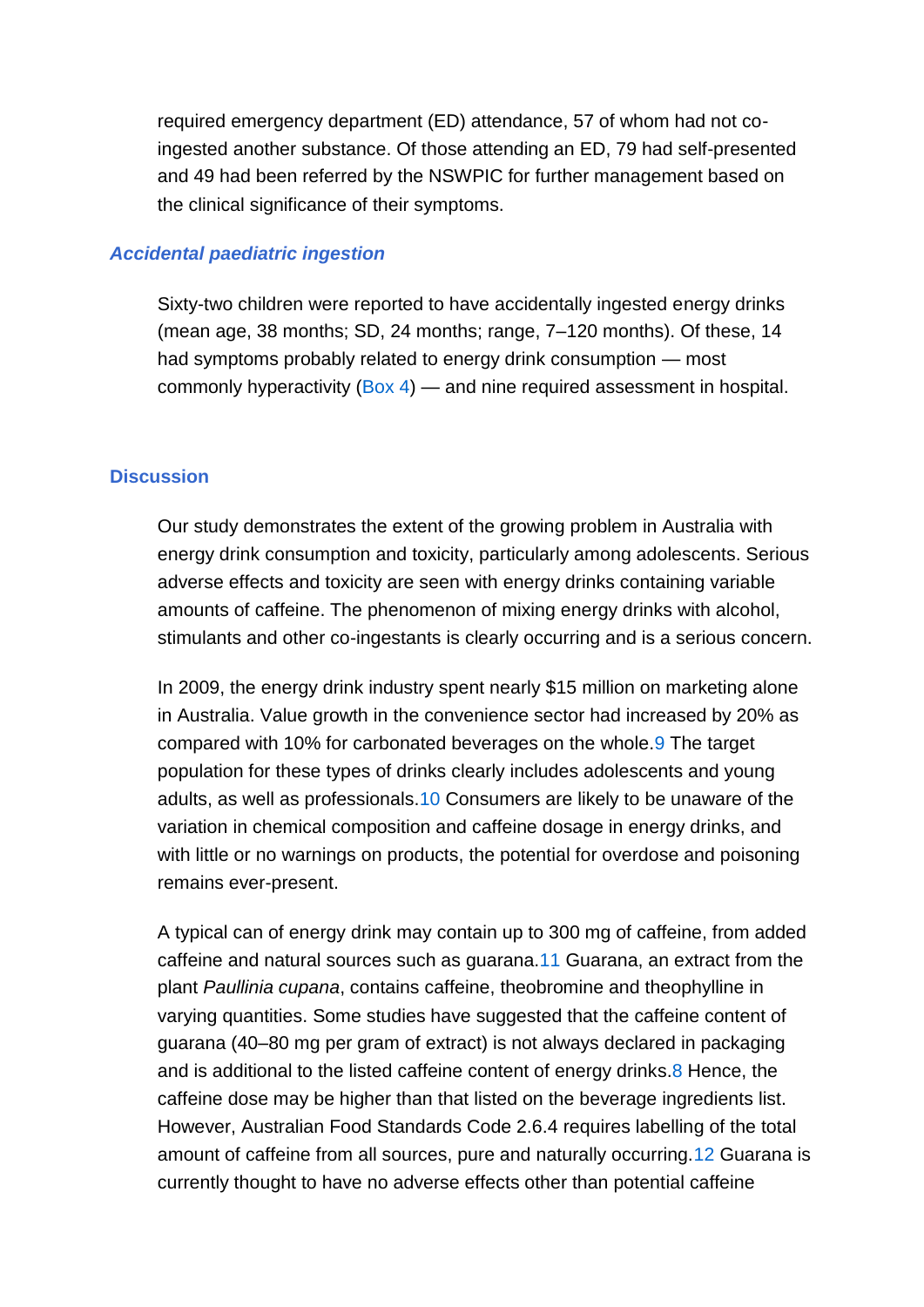toxicity[.13](http://www.mja.com.au/public/issues/196_01_160112/gun10838_fm.html#0_i1150020) Similarly, taurine, an amino acid found in many energy drinks, is purportedly inotropic, and considered to be non-toxic at typical doses. Ginseng, a herbal extract famous for its purported stimulant and aphrodisiac properties, is present in energy drinks below common daily doses, and has not been reported to be toxic. Ginseng, however, has multiple and important drug interactions that may become clinically relevant depending on the amount of ginseng ingested and the dose and frequency of the drugs that might interact with it[.14](http://www.mja.com.au/public/issues/196_01_160112/gun10838_fm.html#0_i1150022)

Even as little as 50 mg of caffeine can induce tachycardia and agitation. In overdose, caffeine toxicity can mimic amphetamine poisoning and lead to seizures, psychosis, cardiac arrhythmias and, potentially but rarely, death[.15-](http://www.mja.com.au/public/issues/196_01_160112/gun10838_fm.html#0_i1150024) [20](http://www.mja.com.au/public/issues/196_01_160112/gun10838_fm.html#0_i1150031) In 2009, a caffeine-related death from energy drinks was reported[.21](http://www.mja.com.au/public/issues/196_01_160112/gun10838_fm.html#0_i1150033) Electrocardiograms showed that the patient had acute myocardial ischaemia that was probably brought on by caffeine-induced coronary vasospasm. It has been postulated that the pathophysiology of such coronary events involves increased platelet aggregation and reduced endothelial functionality[.22](http://www.mja.com.au/public/issues/196_01_160112/gun10838_fm.html#0_i1150035)

In our study, calls regarding toxicity from energy drinks fell into a bimodal distribution: accidental ingestion in young children, and recreational use in adolescents. It is concerning that the trend of misuse and toxicity appears to be increasing among teenagers and that the number of energy drink units ingested far exceeds recommended maximum levels. Some manufacturers suggest 200 mg/day of caffeine as a maximum, which equates to roughly one and a quarter 500 mL cans of energy drink. The variety of symptoms reported in our study was consistent with caffeine overdose and, potentially, stimulant misuse. Nearly 60% of calls reporting recreational use came from EDs, suggesting that hospitalisation is warranted in a significant proportion of cases. Although it occurred in a minority of subjects, serious toxicity leading to cardiac complications (coronary ischaemia, arrhythmias) and neurological complications (hallucinations, psychosis, seizures) is of grave concern both to the community and clinicians.

Studies among American college students called attention to the mixing of energy drinks with alcohol[.3,](http://www.mja.com.au/public/issues/196_01_160112/gun10838_fm.html#0_i1150000)[23](http://www.mja.com.au/public/issues/196_01_160112/gun10838_fm.html#0_i1150037) Young people, particularly adolescents, appear to be least concerned with this dangerous phenomenon[.4,](http://www.mja.com.au/public/issues/196_01_160112/gun10838_fm.html#0_i1150002)[24](http://www.mja.com.au/public/issues/196_01_160112/gun10838_fm.html#0_i1150039) This was evident in our results, in that almost one-quarter of calls reporting recreational consumption involved co-ingestion of alcohol. Nearly 30% of calls involved coingestion of caffeine tablets or other stimulants such as amphetamines. This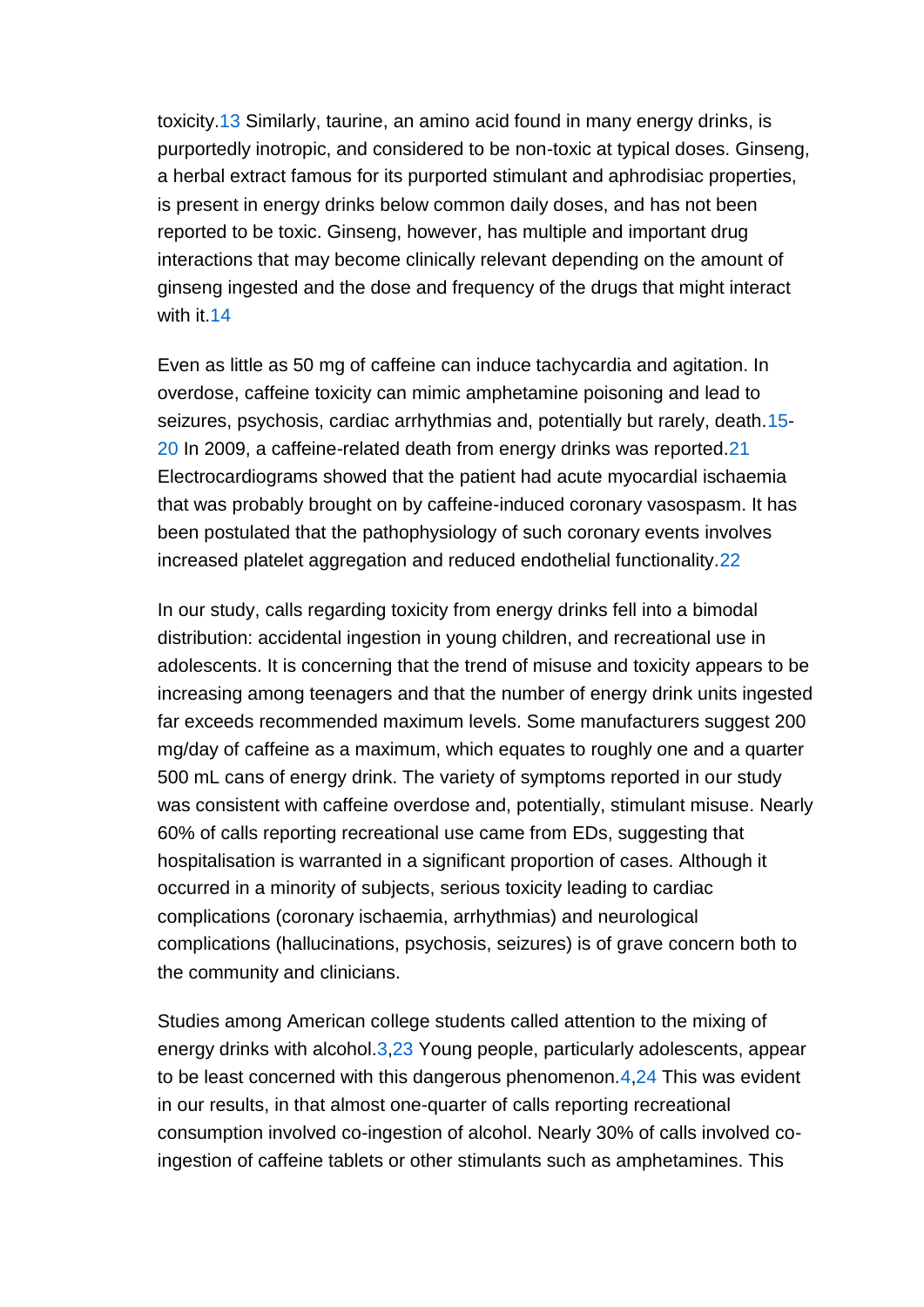suggests that knowledge of energy drink effects and toxicity is poor, and mixing of substances is not seen as a problem in this cohort of adolescents and young adults.

Data on caffeine-related toxicity have been reported from poison centres in the United Kingdom and United States[.17](http://www.mja.com.au/public/issues/196_01_160112/gun10838_fm.html#0_i1150027)[,25](http://www.mja.com.au/public/issues/196_01_160112/gun10838_fm.html#0_i1150041) We are not aware of other studies specifically reporting poison control centre data on toxicity from energy drinks. However, misuse by adolescents of caffeine in non-prescription medication as well as in energy drinks has been commonly reported to regional poison centres in the US[.26](http://www.mja.com.au/public/issues/196_01_160112/gun10838_fm.html#0_i1150043) Even more alarming is the practice of combining caffeine misuse with other pharmaceuticals, which has been associated with admission to hospital[.27](http://www.mja.com.au/public/issues/196_01_160112/gun10838_fm.html#0_i1150045) A 1999 Australian survey of NSW school children aged 8–18 years found that energy drink consumption was more prevalent in boys and increased with age in girls[.28](http://www.mja.com.au/public/issues/196_01_160112/gun10838_fm.html#0_i1150048)

Limitations of our retrospective analysis include the non-standardised methods of telephone enquiry and coding that are likely to have resulted in underreporting of exposures, co-ingestants and symptoms. We did not analyse outcomes for subjects who were hospitalised. As the NSWPIC takes roughly 50% of all poisons-related calls in Australia, our results may only partially reflect national trends. With increased call-load sharing between the NSWPIC and other Australian poisons centres, the number of after-hours calls to the NSWPIC has decreased by roughly 20% since 2009. This is also reflected in the drop in the number of calls related to caffeinated energy drinks by a similar percentage in 2010.

Given the clear evidence of toxicity and the growing number of hospitalisations associated with consumption of energy drinks, particularly in a vulnerable adolescent population, health authorities should increase awareness of the problem, improve package labelling and regulate caffeine content. We recommend that labelling and any marketing of these products should include appropriate health warnings and the national poisons hotline number (13 11 26 in Australia). Energy drinks are marketed for similar effects and should carry similar warning labels as non-prescription, over-the-counter caffeine tablets. The regulation of caffeinated energy drinks is currently under consideration by the Australia and New Zealand Food Regulation Ministerial Council[.29](http://www.mja.com.au/public/issues/196_01_160112/gun10838_fm.html#0_i1150050) This review and regulation is timely and essential.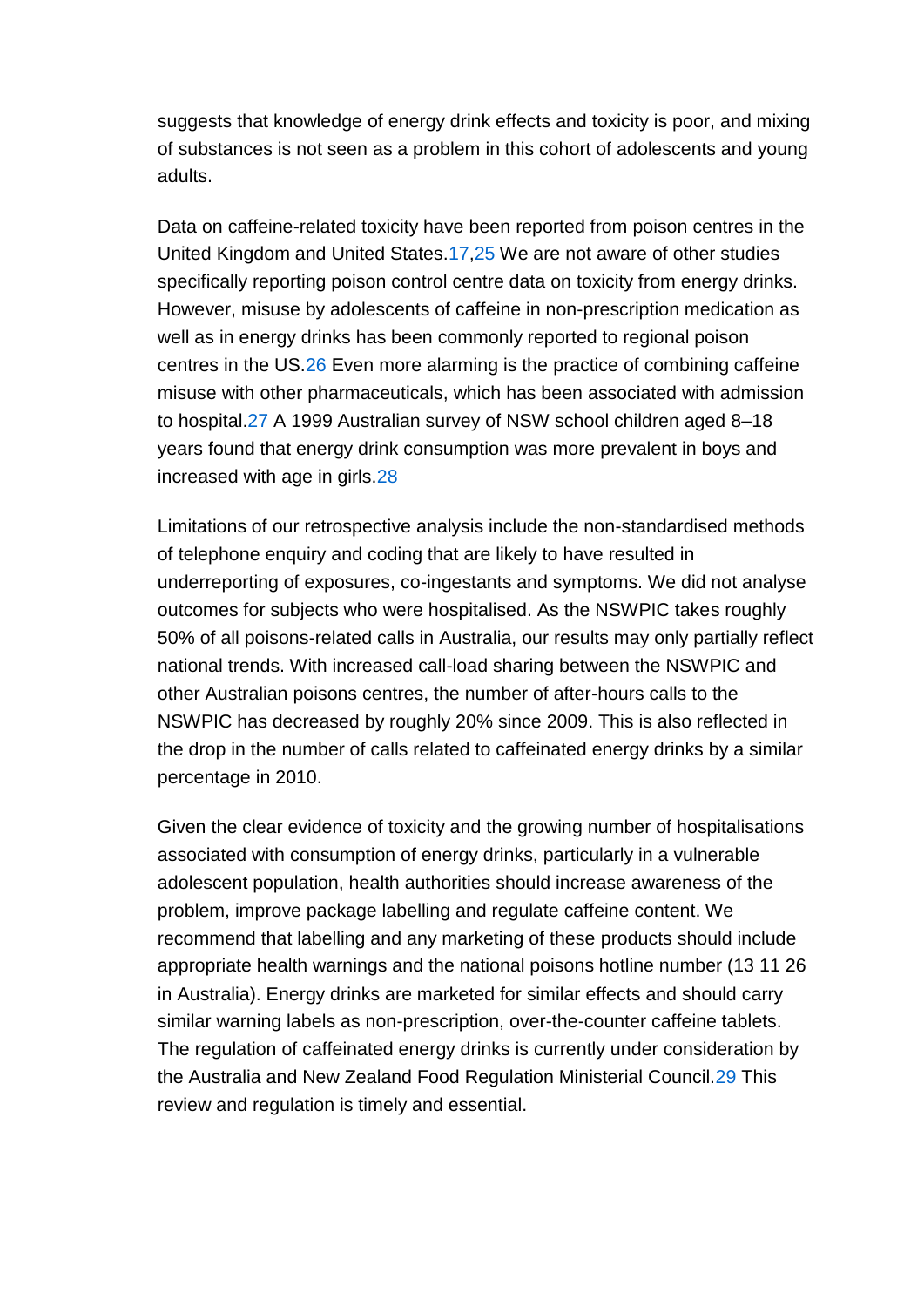**1 Annual number of energy drink exposures reported to the NSW Poisons Information Centre, Jan 2004 – Dec 2010, by type of exposure**



**2 Energy drinks accounting for most exposures reported to the NSW Poisons Information Centre, Jan 2004 – Dec 2010**

| <b>Product</b>  | Main ingredients, dose/100 mL | <b>Maximum</b><br>volume <sup>*</sup> (mL) | No. of<br>calls |  |
|-----------------|-------------------------------|--------------------------------------------|-----------------|--|
| <b>Red Bull</b> | Caffeine, 32 mg               | 500                                        | 126             |  |
|                 | Sugars, 11 g                  |                                            |                 |  |
| $\vee$          | Caffeine, 32 mg               | 500                                        | 68              |  |
|                 | Guarana extract, 120 mg       |                                            |                 |  |
| Pulse           | Ethanol, 7 g                  | 300                                        | 15              |  |
|                 | Caffeine, 7 mg                |                                            |                 |  |
| Mother          | Caffeine, 32 mg               | 500                                        | 25              |  |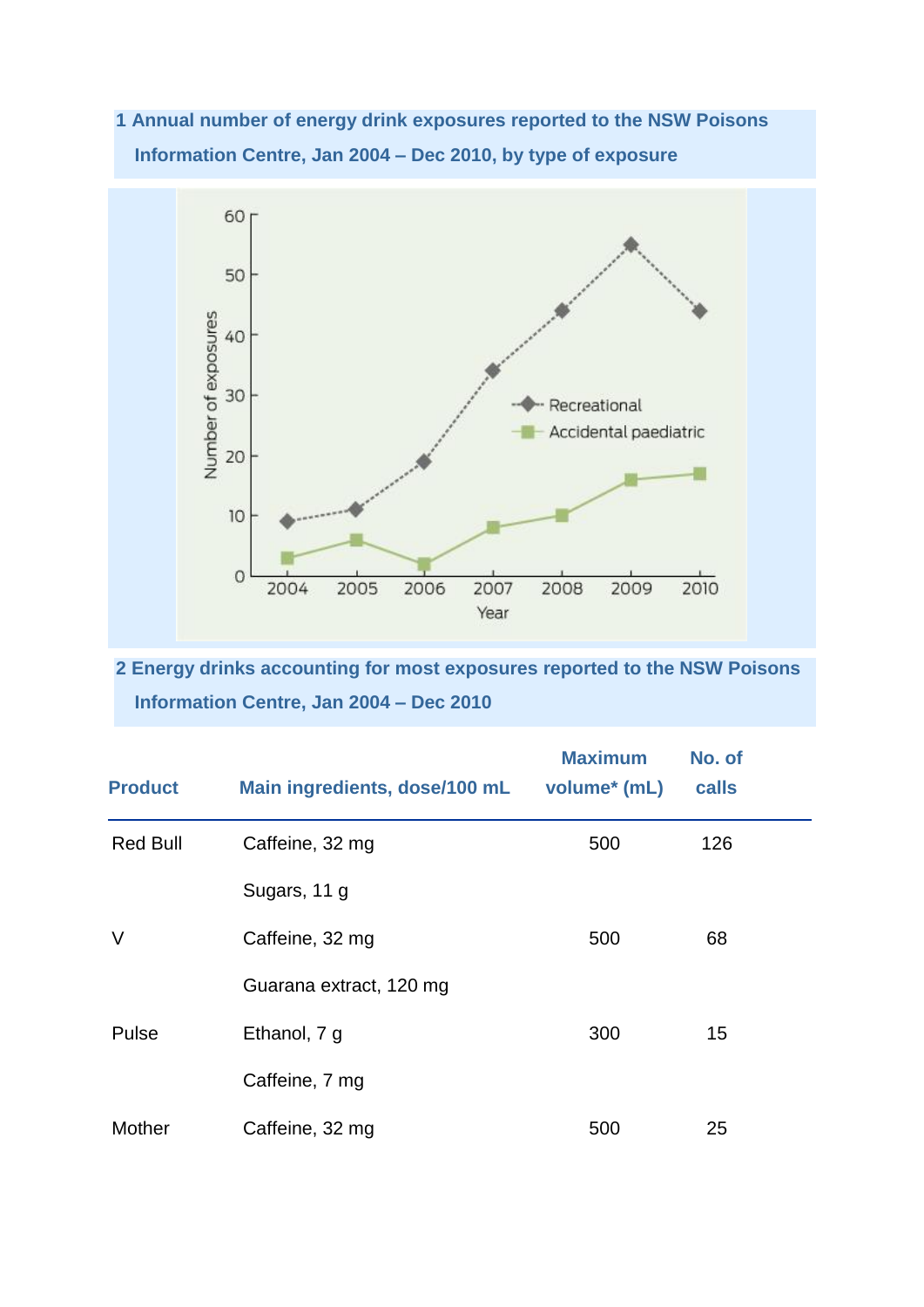| Sugars, 10.5 g         |     |    |
|------------------------|-----|----|
| Caffeine, 32 mg        | 473 | 5  |
| Guarana extract, 10 mg |     |    |
| Ginseng extract, 20 mg |     |    |
| Sugars, 13 g           |     |    |
|                        |     | 58 |
|                        |     |    |

#### unknown

## **Other caffeine-containing products (for comparison)**

| Cola drinks            | Caffeine, approximately 40 mg<br>per can (11 mg per 100 mL) | nd  |
|------------------------|-------------------------------------------------------------|-----|
| Coffee                 | Caffeine, approximately 25-200<br>mg per cup                | nd  |
| No-Doz/No-<br>Doz Plus | Caffeine, 100 mg/tablet (packs of<br>24 and 100)            | 545 |

nd = not determined. \* Of individual serving sold.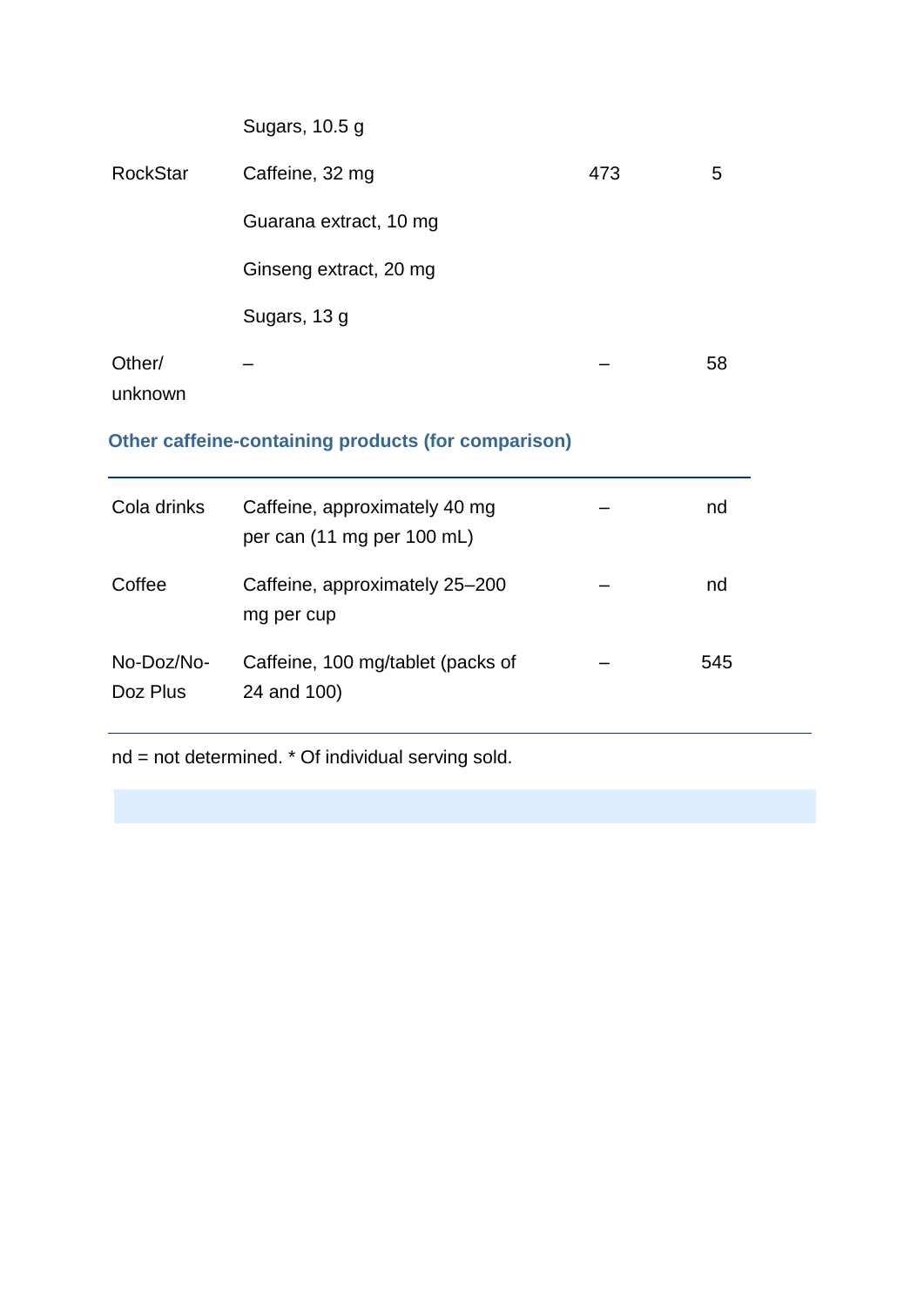**3 Recreational use of other substances with energy drinks (***n* **= 217)**

| <b>Co-ingestant</b>                              | No. of<br><b>subjects</b> |  |
|--------------------------------------------------|---------------------------|--|
| <b>None</b>                                      | 117                       |  |
| One or more co-ingestant                         | 100                       |  |
| Alcohol                                          | 50                        |  |
| Caffeine tablets                                 | 34                        |  |
| Ecstasy/amphetamines or other illicit stimulants | 15                        |  |
| Other caffeinated beverages                      | 10                        |  |
| Other illicit substances                         | 3                         |  |
| Other                                            | 12                        |  |

**4 Frequency of the most commonly reported symptoms, by type of exposure and co-ingestant use (***n* **= 202)**

### **Recreational ingestion (***n* **= 188)**

| <b>Symptom</b>           | No co-<br>ingestants (n<br>$= 117$ | <b>Alcohol or other</b><br>caffeinated co-<br>ingestant $(n = 71)$ | <b>Accidental</b><br>paediatric<br>ingestion ( $n =$<br>14) |  |
|--------------------------|------------------------------------|--------------------------------------------------------------------|-------------------------------------------------------------|--|
| Palpitations/tachycardia | 33                                 | 22                                                                 | 2                                                           |  |
| Tremor/shaking           | 30                                 | 21                                                                 | 0                                                           |  |
| Agitation/restlessness   | 29                                 | 22                                                                 | 9                                                           |  |
| Gastrointestinal upset   | 29                                 | 29                                                                 | 4                                                           |  |
| Chest pain/ischaemia     | 6                                  | 8                                                                  | 0                                                           |  |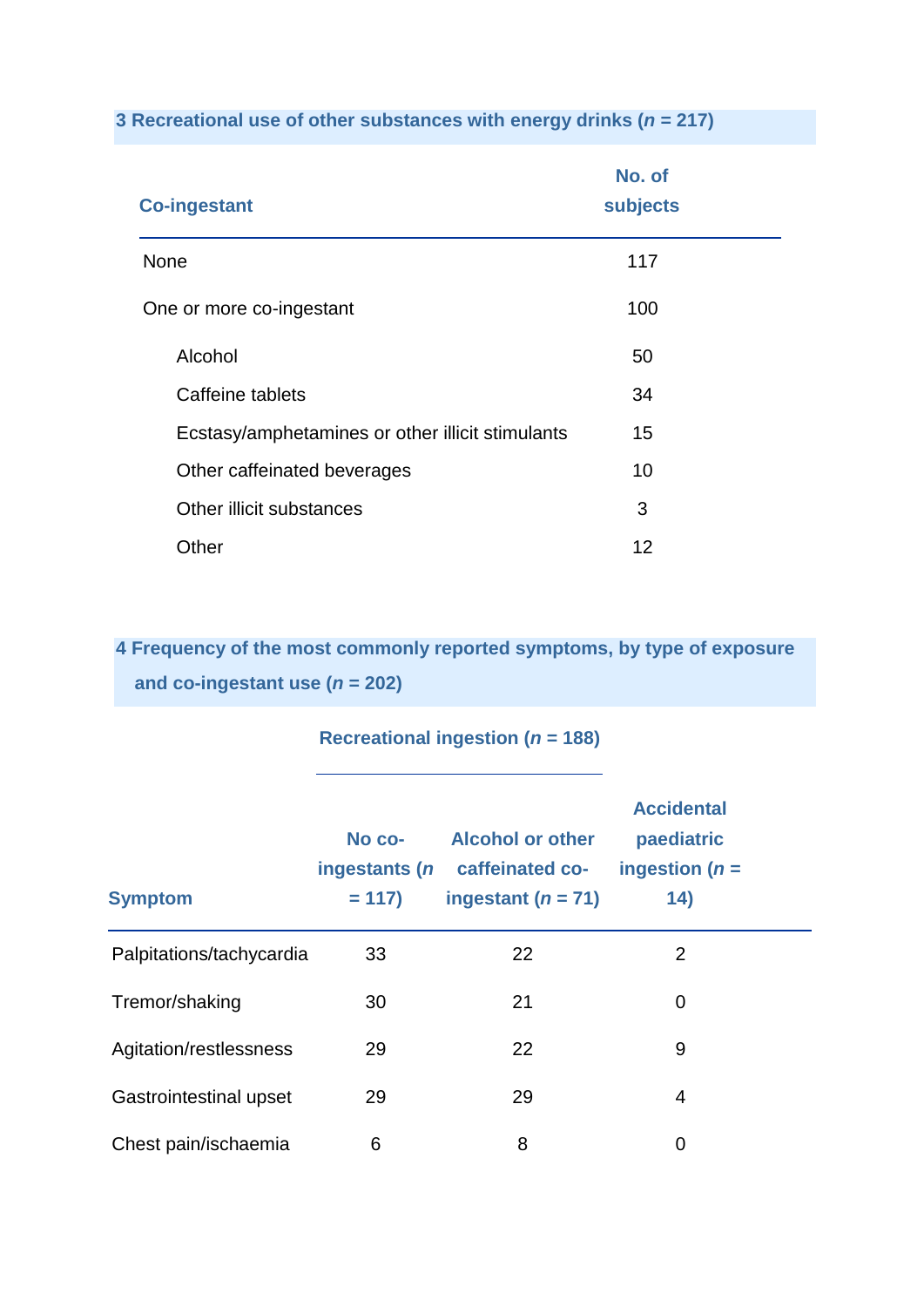| Dizziness/syncope           | 6 | 9 |  |
|-----------------------------|---|---|--|
| Paraesthesia                | 6 | 3 |  |
| Insomnia                    | 5 | 3 |  |
| <b>Respiratory distress</b> | 5 | 5 |  |
| Headache                    | 4 | 3 |  |



**Competing interests:** No relevant disclosures.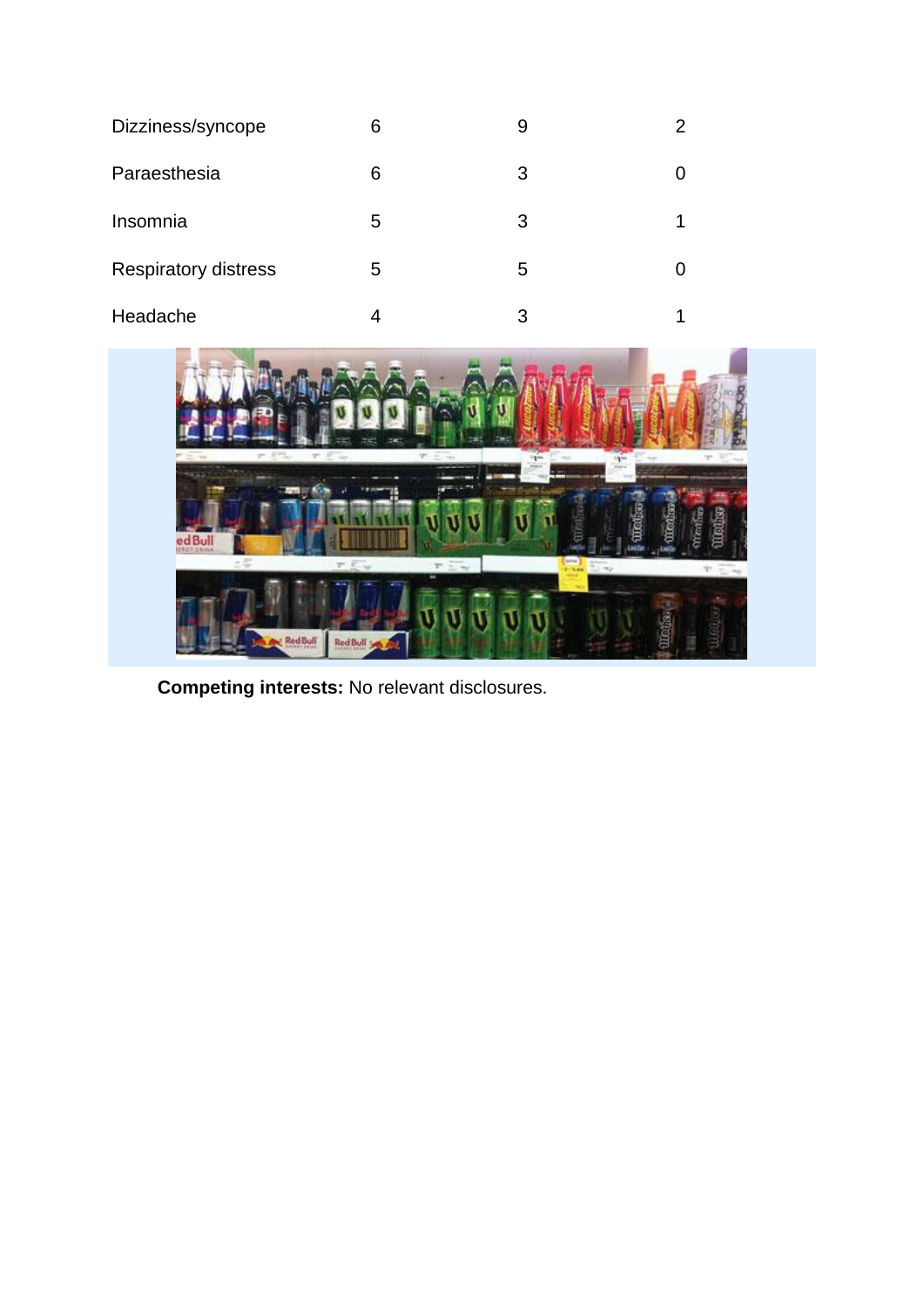#### **References**

- 1. AC Nielsen. Nielsen convenience report, 2008. <http://au.nielsen.com/site/documents/ConvenienceReport2008-extob.pdf> (accessed Mar 2011).
- 2. Higgins JP, Tuttle TD, Higgins CL. Energy beverages: content and safety. *Mayo Clin Proc* 2010; 85: 1033-1041. [<PubMed>](http://www.ncbi.nlm.nih.gov/entrez/query.fcgi?cmd=Retrieve&db=PubMed&list_uids=21037046&dopt=Abstract)
- 3. Malinauskas BM, Aeby VG, Overton RF, et al. A survey of energy drink consumption patterns among college students. *Nutr J* 2007; 6: 35. [<PubMed>](http://www.ncbi.nlm.nih.gov/entrez/query.fcgi?cmd=Retrieve&db=PubMed&list_uids=17974021&dopt=Abstract)
- 4. Arria AM, Caldeira KM, Kasperski SJ, et al. Energy drink consumption and increased risk for alcohol dependence. *Alcohol Clin Exp Res* 2011; 35: 365-375. [<PubMed>](http://www.ncbi.nlm.nih.gov/entrez/query.fcgi?cmd=Retrieve&db=PubMed&list_uids=21073486&dopt=Abstract)
- 5. Attila S, Cakir B. Energy-drink consumption in college students and associated factors. *Nutrition* 2011; 27: 316-322. [<PubMed>](http://www.ncbi.nlm.nih.gov/entrez/query.fcgi?cmd=Retrieve&db=PubMed&list_uids=20579846&dopt=Abstract)
- 6. Riddell L, Keast RS. Is caffeine in soft drinks really necessary [letter]? *Med J Aust* 2007; 187: 655. [<eMJA full text>](http://www.mja.com.au/public/issues/187_11_031207/rid10097_fm.html) [<PubMed>](http://www.ncbi.nlm.nih.gov/entrez/query.fcgi?cmd=Retrieve&db=PubMed&list_uids=18072908&dopt=Abstract)
- 7. Reissig CJ, Strain EC, Griffiths RR. Caffeinated energy drinks a growing problem. *Drug Alcohol Depend* 2009; 99: 1-10. [<PubMed>](http://www.ncbi.nlm.nih.gov/entrez/query.fcgi?cmd=Retrieve&db=PubMed&list_uids=18809264&dopt=Abstract)
- 8. Seifert SM, Schaechter JL, Hershorin ER, et al. Health effects of energy drinks on children, adolescents, and young adults. *Pediatrics* 2011; 127: 511-528. [<PubMed>](http://www.ncbi.nlm.nih.gov/entrez/query.fcgi?cmd=Retrieve&db=PubMed&list_uids=21321035&dopt=Abstract)
- 9. AC Nielsen. Nielsen convenience and impulse report, 2010. [http://au.nielsen.com/site/documents/NielsenConvenience](http://au.nielsen.com/site/documents/NielsenConvenienceReportJune2010LR.pdf)  [ReportJune2010LR.pdf](http://au.nielsen.com/site/documents/NielsenConvenienceReportJune2010LR.pdf) (accessed Mar 2011).
- 10.Red Bull Australia. Red bull products. [http://www.redbull.com.au/cs/Satellite/en\\_AU/Red-Bull-](http://www.redbull.com.au/cs/Satellite/en_AU/Red-Bull-Australia/Products/011242758640967)[Australia/Products/011242758640967](http://www.redbull.com.au/cs/Satellite/en_AU/Red-Bull-Australia/Products/011242758640967) (accessed Feb 2011).
- 11.Pennay A, Lubman DI, Miller P. Combining energy drinks and alcohol a recipe for trouble? *Aust Fam Physician* 2011; 40: 104-107. [<PubMed>](http://www.ncbi.nlm.nih.gov/entrez/query.fcgi?cmd=Retrieve&db=PubMed&list_uids=21597509&dopt=Abstract)
- 12.Food Standards Australia New Zealand. Australia New Zealand Food Standards Code — Standard 2.6.4 (2009): formulated caffeinated beverages.<http://www.comlaw.gov.au/Details/F2009C00814> (accessed Nov 2011).
- 13.Duchan E, Patel ND, Feucht C. Energy drinks: a review of use and safety for athletes. *Phys Sportsmed* 2010; 38: 171-179. [<PubMed>](http://www.ncbi.nlm.nih.gov/entrez/query.fcgi?cmd=Retrieve&db=PubMed&list_uids=20631477&dopt=Abstract)
- 14.Hu Z, Yang X, Ho PC, et al. Herb-drug interactions: a literature review. *Drugs* 2005; 65: 1239-1282. [<PubMed>](http://www.ncbi.nlm.nih.gov/entrez/query.fcgi?cmd=Retrieve&db=PubMed&list_uids=15916450&dopt=Abstract)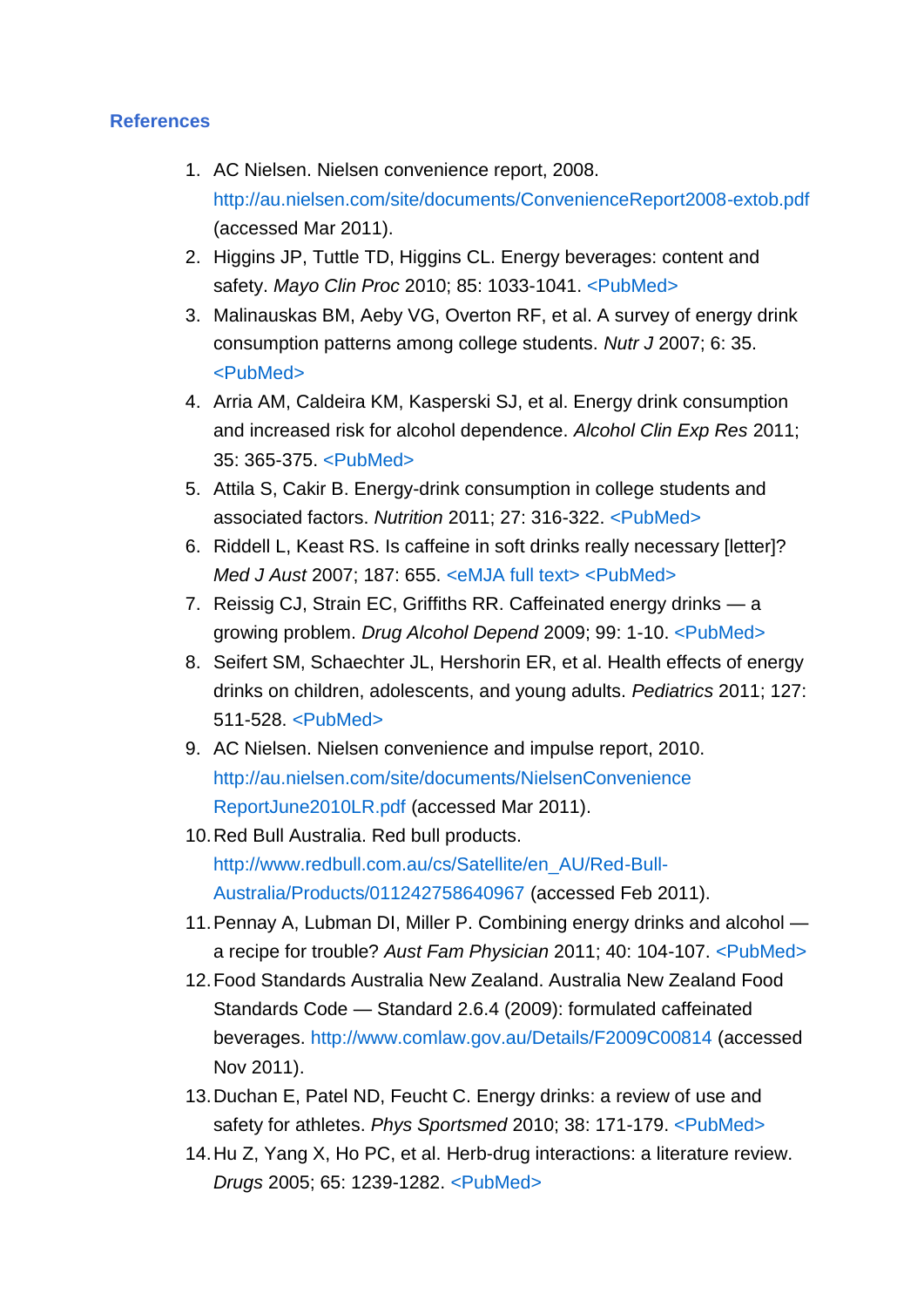- 15.McGee MB. Caffeine poisoning in a 19-year-old female. *J Forensic Sci* 1980; 25: 29-32. [<PubMed>](http://www.ncbi.nlm.nih.gov/entrez/query.fcgi?cmd=Retrieve&db=PubMed&list_uids=7391779&dopt=Abstract)
- 16.Benowitz NL, Osterloh J, Goldschlager N, et al. Massive catecholamine release from caffeine poisoning. *JAMA* 1982; 248: 1097-1098. [<PubMed>](http://www.ncbi.nlm.nih.gov/entrez/query.fcgi?cmd=Retrieve&db=PubMed&list_uids=7109204&dopt=Abstract)
- 17.Shum S, Seale C, Hathaway D, et al. Acute caffeine ingestion fatalities: management issues. *Vet Hum Toxicol* 1997; 39: 228-230. [<PubMed>](http://www.ncbi.nlm.nih.gov/entrez/query.fcgi?cmd=Retrieve&db=PubMed&list_uids=9251173&dopt=Abstract)
- 18.Di Rocco JR, During A, Morelli PJ, et al. Atrial fibrillation in healthy adolescents after highly caffeinated beverage consumption: two case reports. *J Med Case Reports* 2011; 5: 18. [<PubMed>](http://www.ncbi.nlm.nih.gov/entrez/query.fcgi?cmd=Retrieve&db=PubMed&list_uids=21247417&dopt=Abstract)
- 19.Cannon ME, Cooke CT, McCarthy JS. Caffeine-induced cardiac arrhythmia: an unrecognised danger of healthfood products. *Med J Aust* 2001; 174: 520-521. [<eMJA full text>](http://www.mja.com.au/public/issues/174_10_210501/cannon/cannon.html) [<PubMed>](http://www.ncbi.nlm.nih.gov/entrez/query.fcgi?cmd=Retrieve&db=PubMed&list_uids=11419773&dopt=Abstract)
- 20.Menkes DB. Transient psychotic relapse temporally related to ingestion of an "energy drink" [letter]. *Med J Aust* 2011; 194: 206. [<eMJA full text>](http://www.mja.com.au/public/issues/194_04_210211/letters_210211_fm-3.html) [<PubMed>](http://www.ncbi.nlm.nih.gov/entrez/query.fcgi?cmd=Retrieve&db=PubMed&list_uids=21401467&dopt=Abstract)
- 21.Berger AJ, Alford K. Cardiac arrest in a young man following excess consumption of caffeinated "energy drinks". *Med J Aust* 2009; 190: 41- 43. [<eMJA full text>](http://www.mja.com.au/public/issues/190_01_050109/ber10142_fm.html) [<PubMed>](http://www.ncbi.nlm.nih.gov/entrez/query.fcgi?cmd=Retrieve&db=PubMed&list_uids=19120009&dopt=Abstract)
- 22.Worthley MI, Prabhu A, De Sciscio P, et al. Detrimental effects of energy drink consumption on platelet and endothelial function. *Am J Med* 2010; 123: 184-187. [<PubMed>](http://www.ncbi.nlm.nih.gov/entrez/query.fcgi?cmd=Retrieve&db=PubMed&list_uids=20103032&dopt=Abstract)
- 23.O'Brien MC, McCoy TP, Rhodes SD, et al. Caffeinated cocktails: energy drink consumption, high-risk drinking, and alcohol-related consequences among college students. *Acad Emerg Med* 2008; 15: 453-460. [<PubMed>](http://www.ncbi.nlm.nih.gov/entrez/query.fcgi?cmd=Retrieve&db=PubMed&list_uids=Can)
- 24.Kaminer Y. Problematic use of energy drinks by adolescents. *Child Adolesc Psychiatr Clin N Am* 2010; 19: 643-650. [<PubMed>](http://www.ncbi.nlm.nih.gov/entrez/query.fcgi?cmd=Retrieve&db=PubMed&list_uids=20682226&dopt=Abstract)
- 25.Waring WS, Laing WJ, Good AM, et al. Acute caffeine ingestion: clinical features in patients attending the emergency department and Scottish poison centre enquiries between 2000 and 2008. *Scott Med J* 2009; 54:  $3-6.$  [<PubMed>](http://www.ncbi.nlm.nih.gov/entrez/query.fcgi?cmd=Retrieve&db=PubMed&list_uids=20050298&dopt=Abstract)
- 26.Crouch BI, Caravati EM, Booth J. Trends in child and teen nonprescription drug abuse reported to a regional poison control center. *Am J Health Syst Pharm* 2004; 61: 1252-1257. [<PubMed>](http://www.ncbi.nlm.nih.gov/entrez/query.fcgi?cmd=Retrieve&db=PubMed&list_uids=15259755&dopt=Abstract)